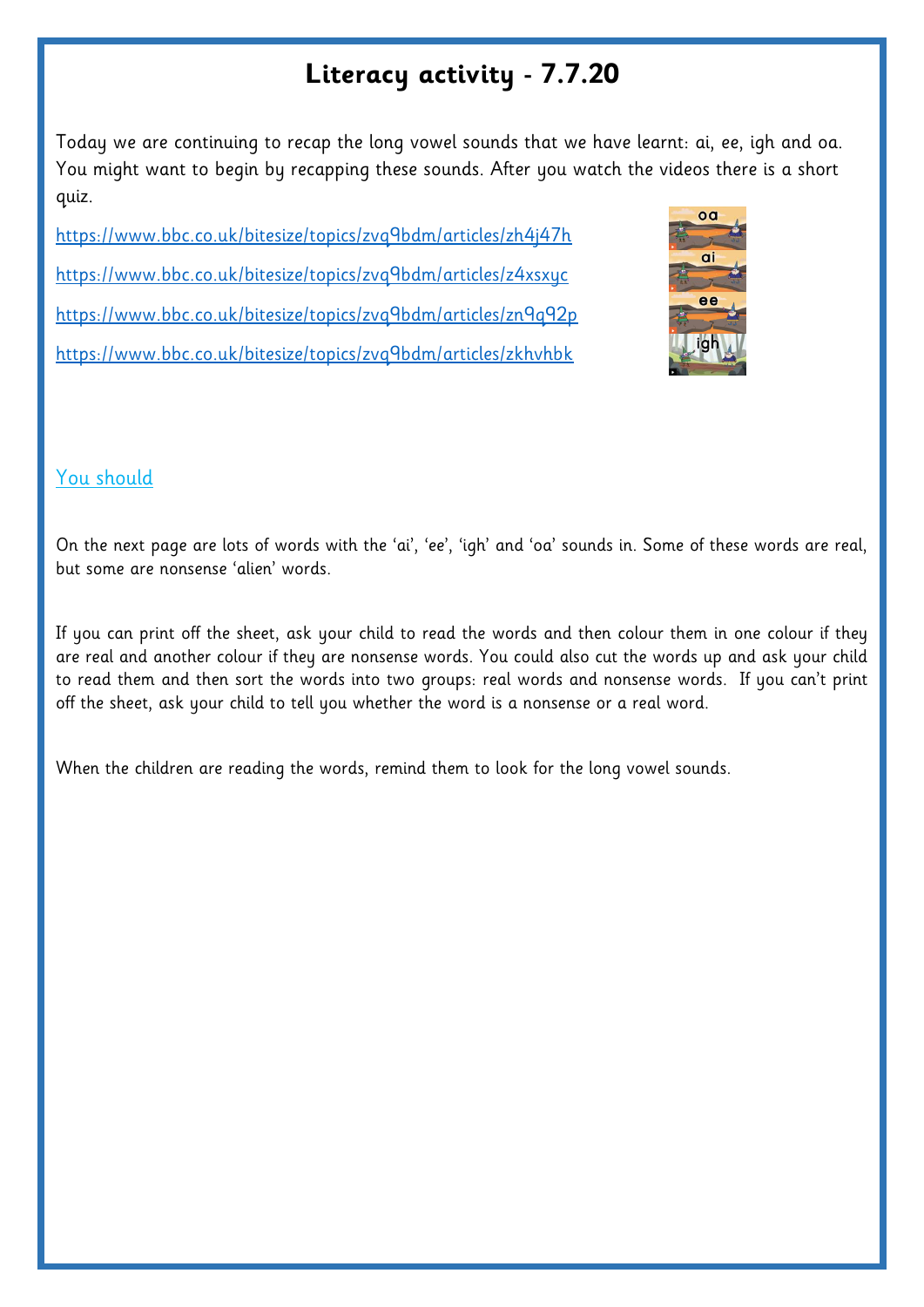| high  | train | jeem   |
|-------|-------|--------|
| praim | goat  | feet   |
| jight | rain  | pight  |
| poad  | see   | fright |
| grain | boat  | night  |